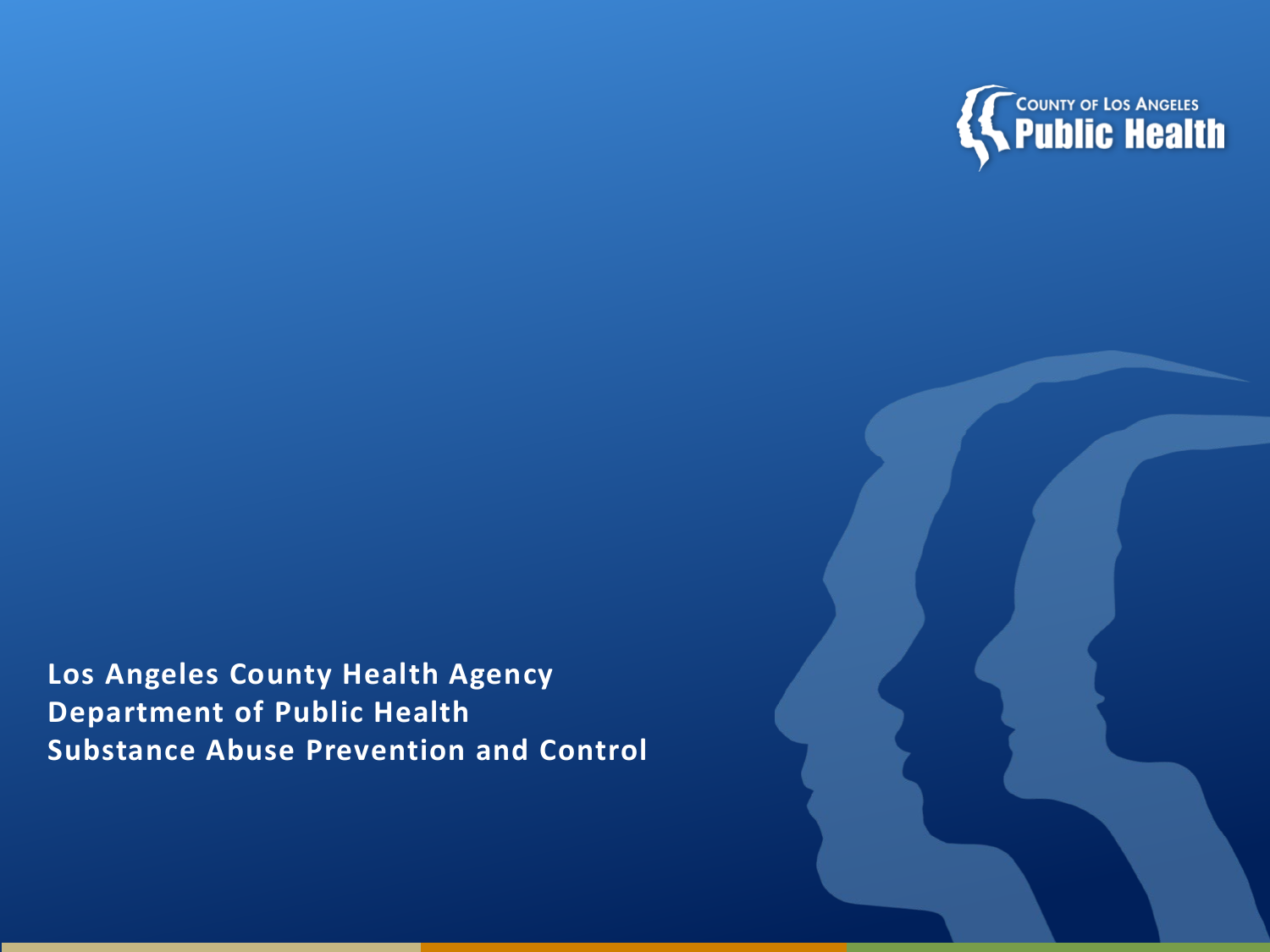

# **What is a transitional payment and when is it appropriate?**

- A transitional payment is an advance payment that requires SAPC approval and may be considered if it enables agencies to remain operational during the cross-over period from one fiscal year to another, a billing blackout period, or under extenuating circumstances.
- Each transitional payment request will be reviewed on a caseby-case basis, with considerations including but not limited to the financial viability of agencies, appropriate patient access to care, appropriateness of request, etc.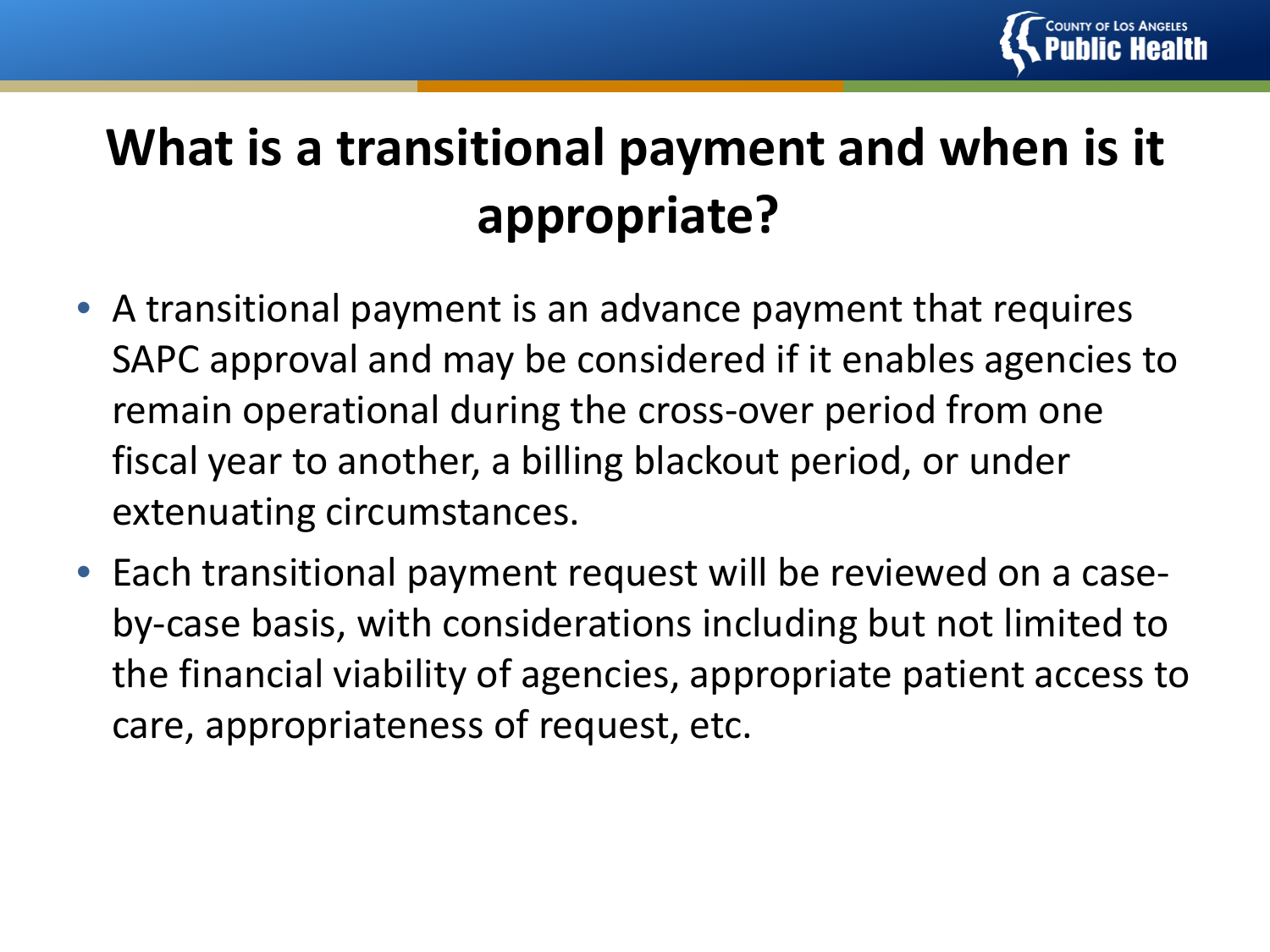

## **Transitional Payment Request Form**

- In order to request a transitional payment, providers must complete the **Transitional Payment Request Form** in its entirety.
	- Incomplete Transitional Payment Request Forms will not be considered.
- **SAPC requires the Transitional Payment Request Form in order to collect information that will be used to inform its decision about whether or not to approve the transitional payment. Some of the questions and information included in the Transitional Payment Request Form are:**
	- Reasons for the request
	- Services provided and funding sources available to the agency
	- Is the agency maintaining a 60-day cash reserve?
	- Is the agency in default for any payments due?
	- Financial data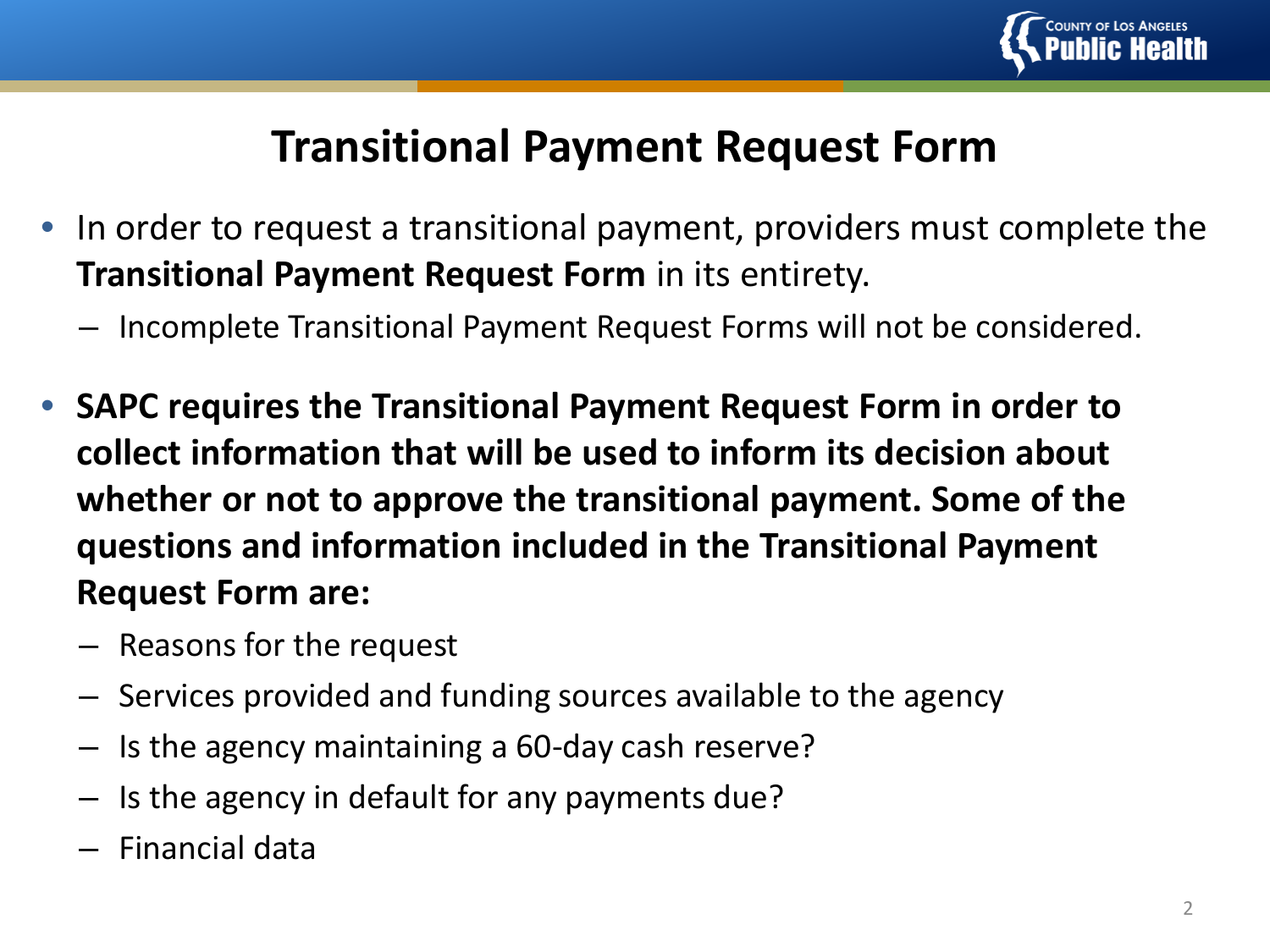

### **Transitional Payment Request Form** (cont'd)

**If the transitional payment is being requested outside a fiscal year transition or billing blackout period, additional documents will be required to justify the need for a transitional payment, including:**

- Current year Financial Statements (Balance Sheet, Income Statement, Cash Flow Statement)
- Reconciled Bank Statements for the last six months
- Last two years audited/unaudited Financial Statements
- Recent Independent Auditor's Report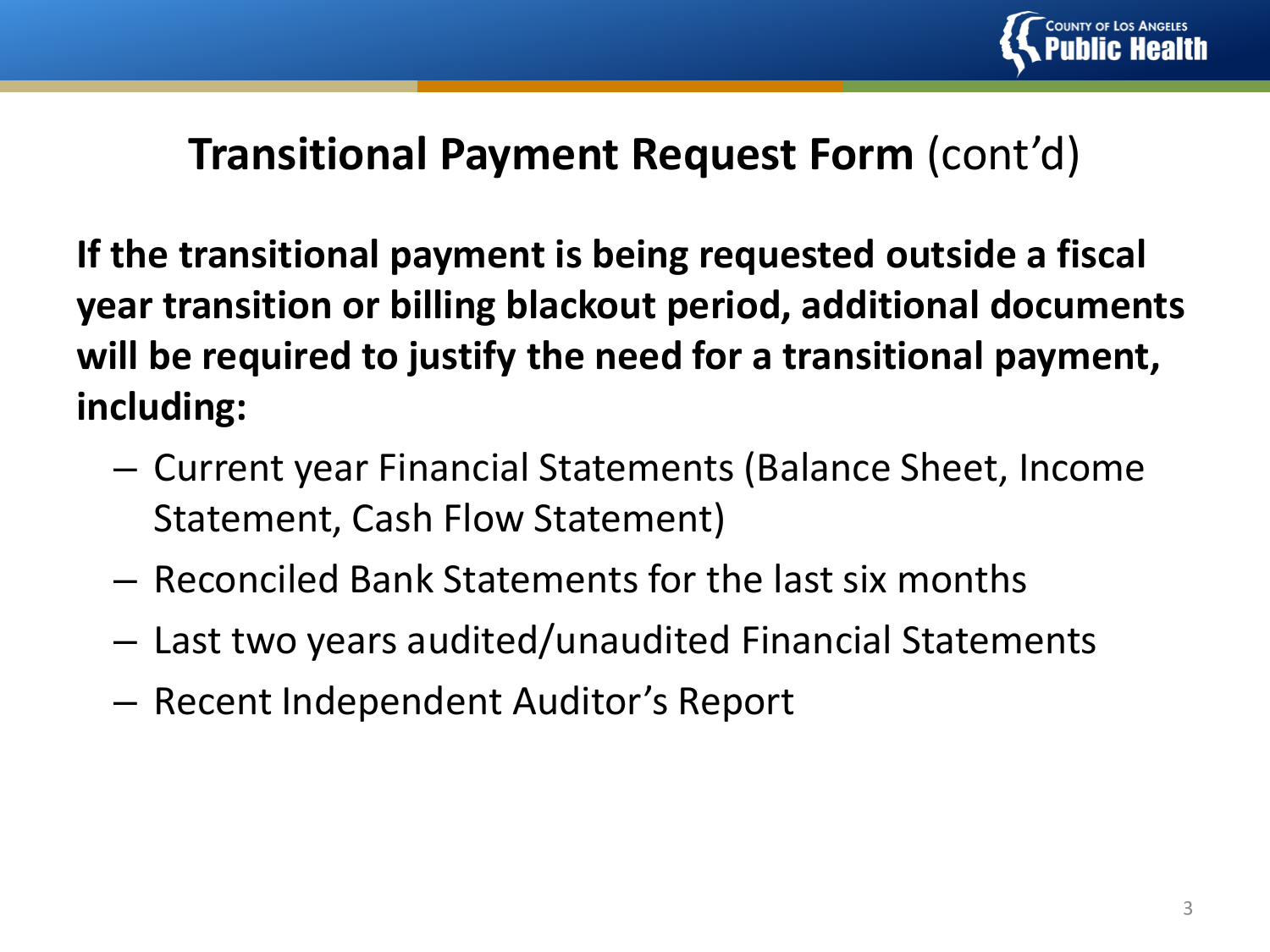

### **Transitional Payment Methodology**

- **Transitional payments will be based on the average of three (3) prior months of paid services and will not exceed 1/12th of the contracted allocation amount.**
- SAPC approval decisions will be informed by the following:
	- Appropriateness of the requested amount
	- Rationale of the request
	- Financial feasibility of repayment